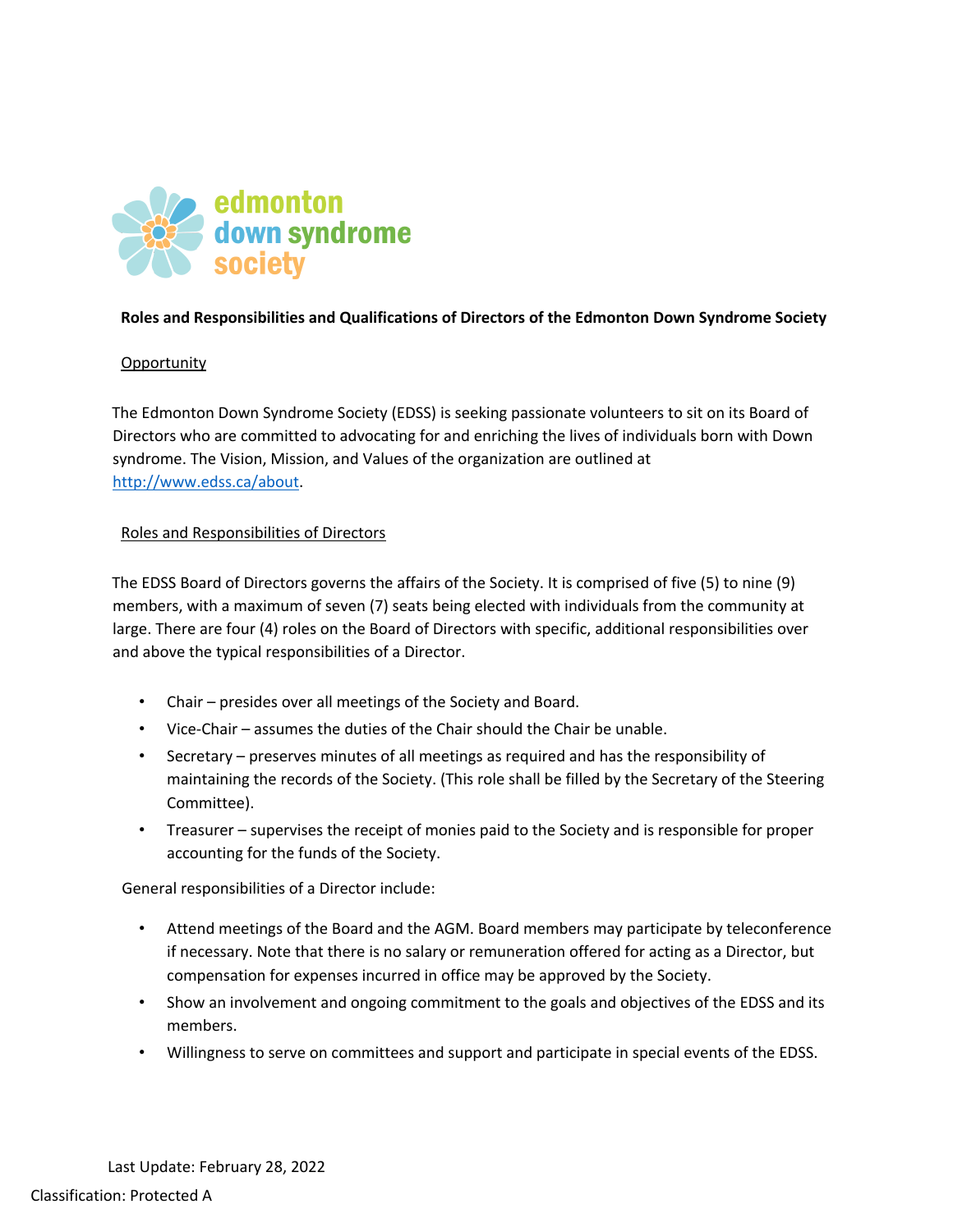- Willingness to serve a two (2) year term as a Director.
- Approve policy and other recommendations received from the Board, its Standing Committees, and Executive Director/Senior Staff.

# Qualifications of Directors

Directors of the EDSS must meet the following basic criteria:

- Be a resident of legal age in Alberta within the region that the EDSS covers.
- Commit to serving the complete term of two (2) years for a maximum of six (6) years or three (3) terms (as per EDSS Bylaws).
- Shall be from the community at large, as per the EDSS bylaws. As the bylaws do not currently specifically define community at large, for the purposes of the nominating committee, a director must not be an immediate family member of an individual born with Down syndrome. Immediate family shall be defined as a parent, grandparent, brother, sister, aunt or uncle by birth, adoption, fostering, or legal guardianship.
- Will be required to obtain a Police Information Check and Vulnerable Sector Check as part of the process for acceptance to the Board of Directors.

Other core competencies that ideally will be reflected in the Board of Directors are:

- A commitment to the vision and mission of the EDSS;
- A passion for advocating for and working towards enriching the lives of individuals born with Down syndrome;
- Knowledge of strategic and business planning;
- Governance experience;
- Human resources management expertise;
- Marketing and communications expertise;
- Legal and risk management expertise;
- Financial management expertise;
- Business and/or corporate experience; and,
- Demonstrated leadership in the not-for-profit sector or other endeavours.

Directors of the EDSS commit themselves to ethical, professional, and lawful conduct, including proper use of authority and decorum when acting as Board members. Directors must demonstrate their ability to contribute significantly to the leadership of the EDSS and to the advancement of the organization and must be able to represent unconflicted loyalty to the interests of all EDSS members.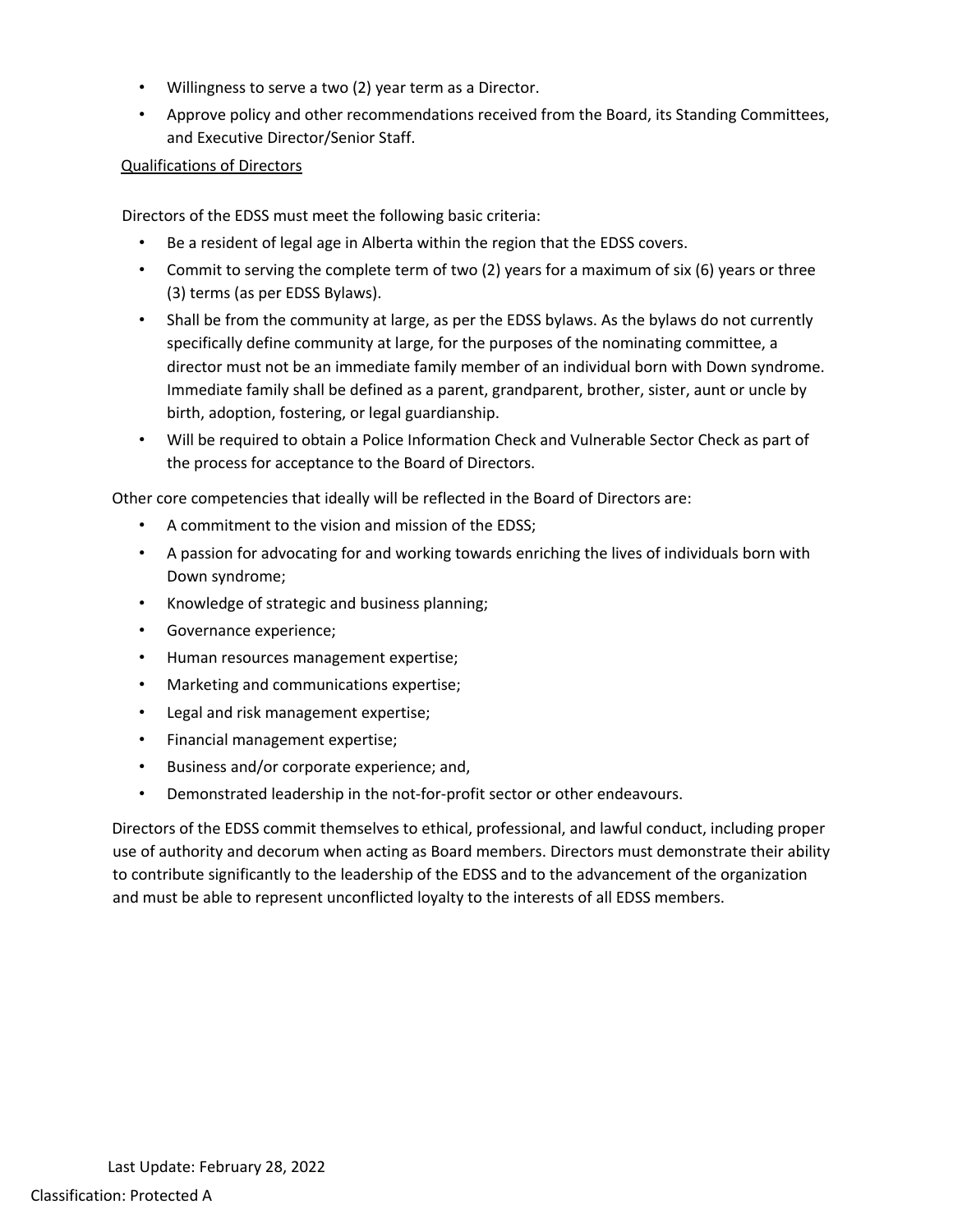

# **Edmonton Down Syndrome Society (EDSS) Board of Directors Application Form**

**This form is to be completed by any person nominated for election as a Director of the EDSS. There are six (6) steps. Please ensure all steps have been completed prior to submission.**

Please contact the Nominations Committee at nominations@edss.ca should you have any questions about completing this application or about being a Director of the EDSS.

#### **Step 1: Review the "Roles and Responsibilities and Qualifications of Directors of the EDSS".**

◻ I declare that I meet all required criteria to be an EDSS Director as outlined**.**

 $\Box$  I declare that I have read and understood the roles and responsibilities and qualifications of EDSS Directors as outlined.

#### **Step 2: Complete the following table.**

| Full Name (First, Last):            |  |
|-------------------------------------|--|
| Address:                            |  |
| Phone Number (including area code): |  |
| <b>Email Address:</b>               |  |

# **Step 3: Provide and attach with this application a cover letter and resume addressing the points below.**

- Explain how you would bring to the Board a passion towards advocating for and enriching the lives of individuals born with Down syndrome and describe any current connection you have to the Down syndrome community (if any).
- Outline your past experience(s) as a Board Member (corporate or not-for-profit), both the organizations and time periods, as well as the knowledge and skills gained.
- Provide information about specific expertise and skills you have in the areas of business planning, HR, governance, marketing and communications; legal and risk management; financial management.